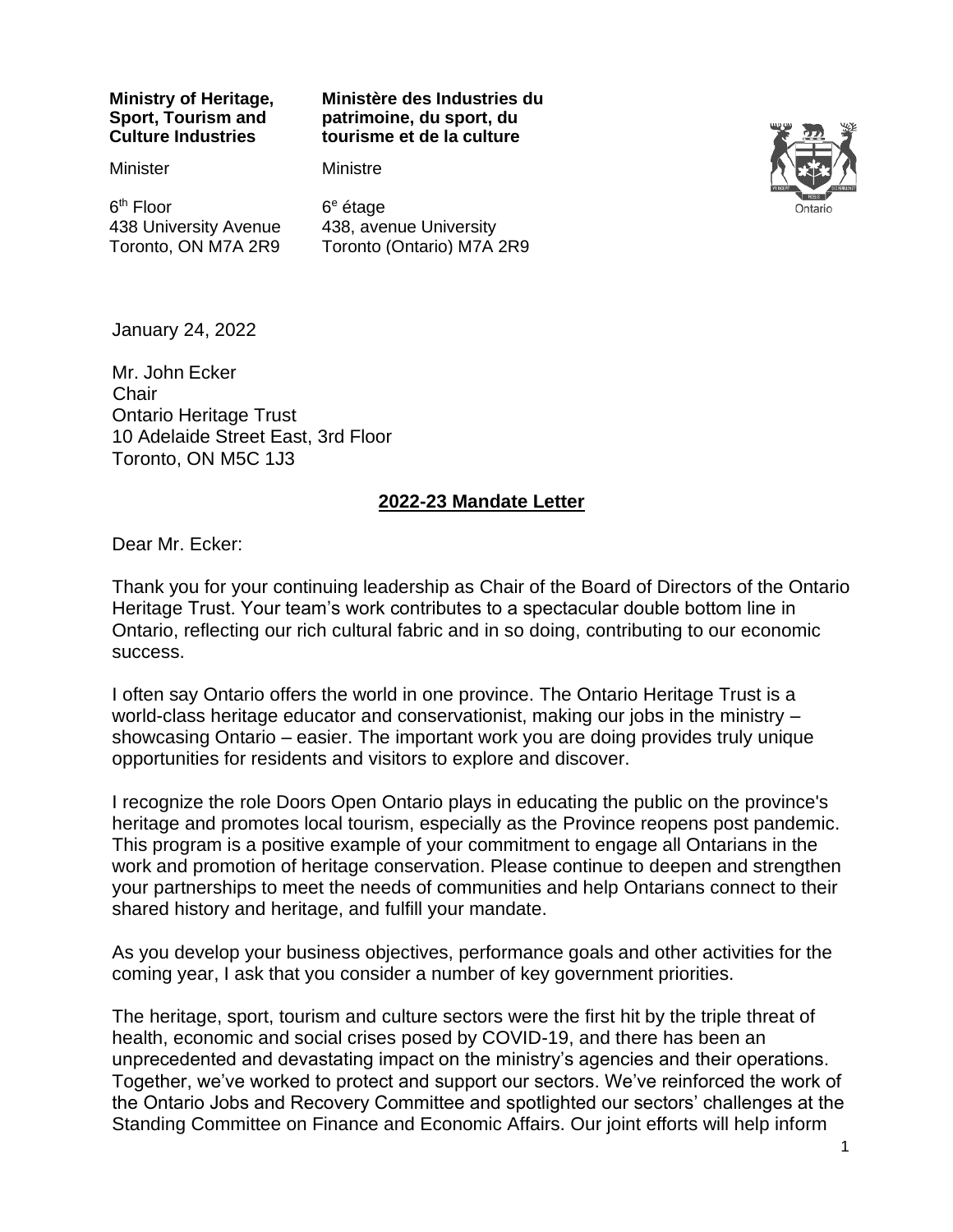the next phase of the government's plan to responsibly restart the economy.

In December 2020, my ministry released *Reconnecting Ontarians: Re-emerging as a Global Leader*, a white paper that discusses medium- and long-term strategies for the recovery of the heritage, sport, tourism and culture industries. After releasing the white paper, we arranged roundtable sessions with you and your agency's CEO in April and October 2021 to discuss collaborative, agency-led initiatives in support of recovery. I appreciated hearing about your successes and plans, and that you are exploring opportunities to further work with your fellow agencies and attractions.

I also established a Tourism Economic Recovery Ministerial Task Force to provide actionable guidance on the strategies, tactics and approaches the government should consider when supporting the tourism industry's economic recovery in Ontario. We need to be, and we will be, ready to welcome the world back to our province.

As part of the government of Ontario, please work with your agency's CEO to act in the best interests of Ontarians by being efficient, effective, and providing value for money to taxpayers. Our government's primary focus is to protect every life and every job we possibly can. Without healthy people, we cannot have a healthy economy. As the Chair of a provincial agency, you and the Board of Directors of the Ontario Heritage Trust are responsible for setting the goals, objectives, and strategic direction of the agency within its mandate; while the agency's CEO is responsible for the day-to-day operation of the agency, including its financial, analytical, and administrative affairs as well as the leadership and management of its human resources. This includes:

# 1. **Competitiveness, Sustainability and Expenditure Management**

- operating within your agency's financial allocations
- identifying and pursuing opportunities for revenue generation, innovative practices, and/or improved program sustainability
- complying with applicable direction related to supply chain centralization and Realty Interim Measures for agency office space
- leveraging and meeting benchmarked outcomes for compensation strategies and directives
- working with the ministry, where appropriate, to advance the *Ontario Onwards Action Plan*

# 2. **Transparency and Accountability**

- abiding by applicable government directives and policies and ensuring transparency and accountability in reporting
- adhering to requirements of the Agencies and Appointments Directive, accounting standards and practices, and the *Public Service of Ontario Act* ethical framework, and responding to audit findings, where applicable
- identifying appropriate skills, knowledge and experience needed to effectively support the board's role in agency governance and accountability

# 3. **Risk Management**

• developing and implementing an effective process for the identification, assessment and mitigation of risks, including planning for and responding to health and other emergency situations, including but not limited to COVID-19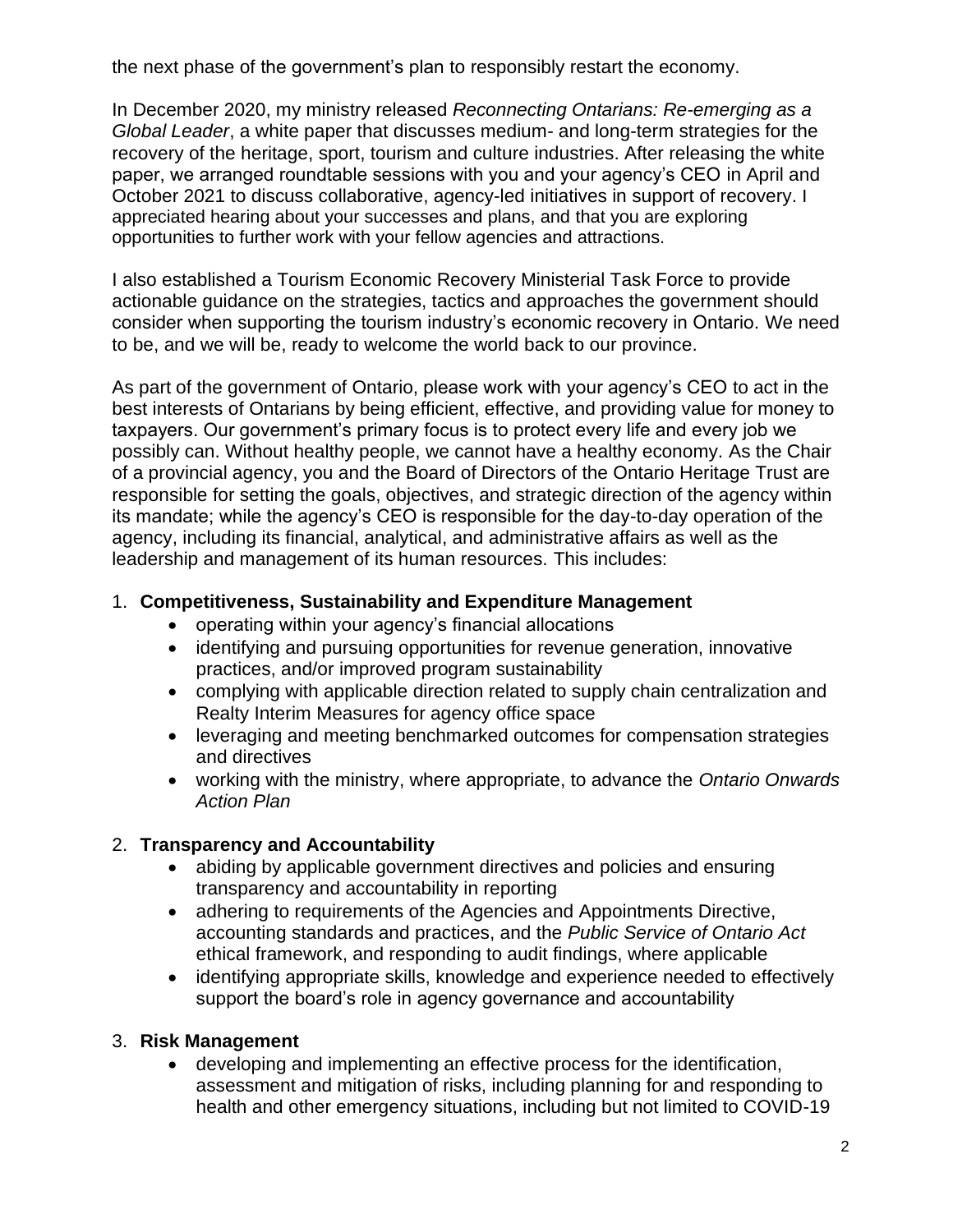• developing a continuity of operations plan that identifies time critical/essential services and personnel

# 4. **Workforce Management**

- optimizing your organizational capacity to support the best possible public service delivery
- modernizing and redeploying resources to priority areas when or where they are needed

#### 5. **Data Collection**

- improving how the agency uses data in decision-making, information-sharing and reporting, including by leveraging available or new data solutions to inform outcome-based reporting and improve service delivery
- supporting transparency and privacy requirements of data work and data sharing with the ministry, as appropriate

# 6. **Digital Delivery and Customer Service**

- exploring and implementing digitization or digital modernization strategies for online service delivery and continuing to meet and exceed customer service standards through transition
- adopting digital approaches, such as user research, agile development and product management

# 7. **Diversity and Inclusion**

- developing and encouraging diversity and inclusion initiatives promoting an equitable, inclusive, accessible, anti-racist and diverse workplace
- demonstrating leadership of an inclusive environment free of harassment
- adopting an inclusion engagement process to ensure all voices are heard to inform policies and decision-making

# 8. **COVID-19 Recovery**

- identifying and pursuing service delivery methods (digital or other) that have evolved since the start of COVID-19
- supporting the recovery efforts from COVID-19

I also ask that your agency's staff work with my ministry to ensure your objectives and business model are aligned with your mandate and government priorities.

As a key ministry partner, I will rely on your help to advance ministry priorities such as protecting cultural heritage resources and promoting Ontario's history, which in turn will support local tourism. Please explore opportunities to further enliven our history by continuing to focus on heritage education through new approaches to hybrid digital and in-person programming, and seeking out revenue-generating opportunities that support the core mandate of your agency. I encourage you to safely showcase the Ontario Heritage Trust's unique and rich heritage assets to visitors, and to work in collaboration with your partners, your fellow ministry agencies and attractions, and other Government of Ontario agencies and ministries, where appropriate.

The government is continuing its Red Tape and Regulatory Burden Reduction initiative to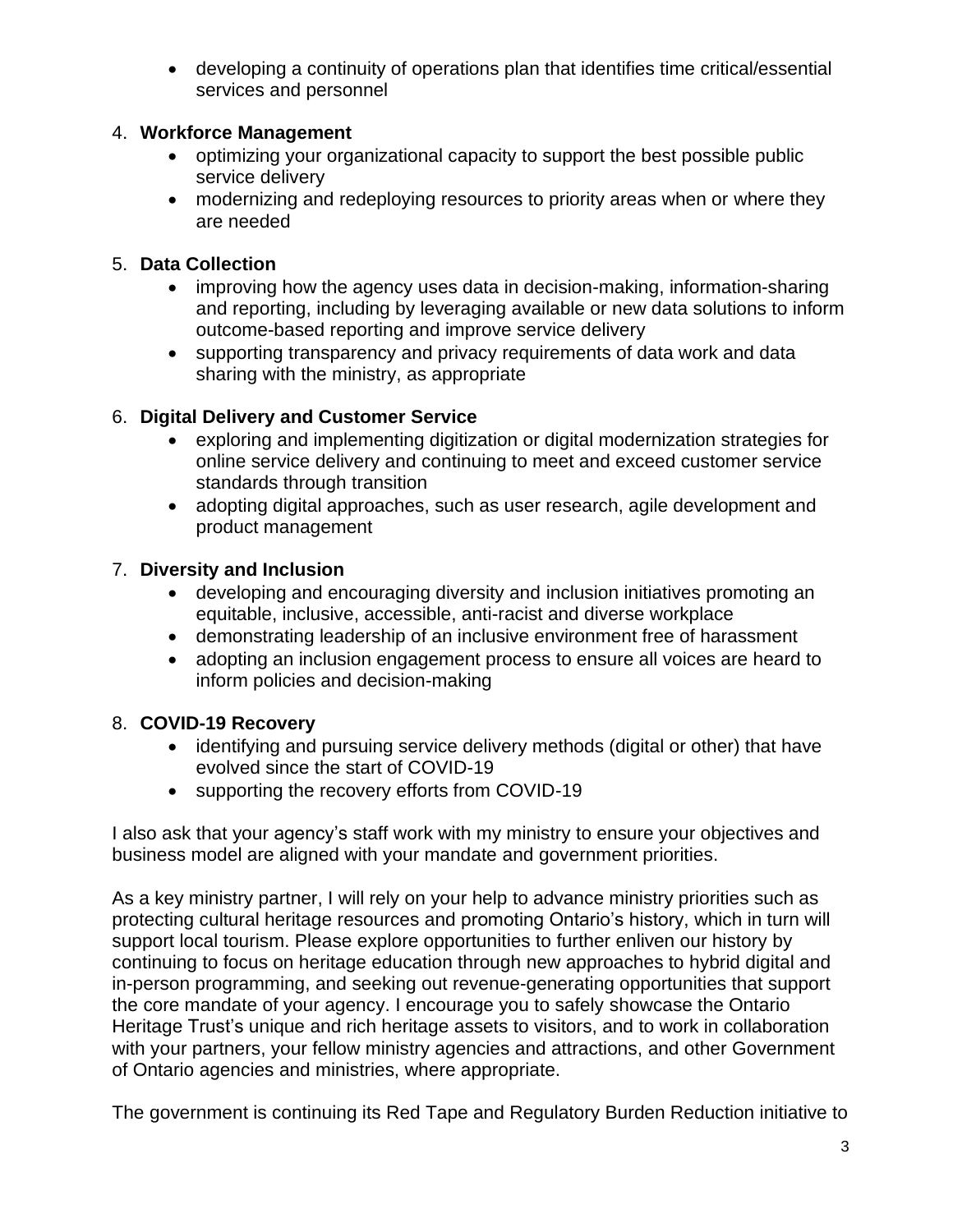reduce the cost of complying with regulations and reduce the number of regulatory compliance requirements, including red tape, on Ontario businesses. This aligns with my request at the roundtable sessions with you and your agency's CEO earlier last year, to submit suggestions for legislative and regulatory changes that could help to reduce burdens on your agency's operations. Staff from my ministry may reach out to you to support these initiatives.

I value your role in owning, managing and protecting a portfolio of provincially significant heritage properties, acting as a centre of expertise on the protection and conservation of significant heritage properties, and educating the public in the role and importance of heritage. I ask that you ensure your agency continues delivering this important work in a manner consistent with government priorities. Please continue to keep my ministry informed of key activities and initiatives, as described in your Memorandum of Understanding (MOU). In particular, please ensure staff from the ministry are made aware of all planned events or issues, including contentious matters, public communication strategies and publications, and stakeholder and other public consultations and discussions. As we move forward, it will be important to continue to work closely together, including taking a coordinated approach to communications, so that when it is safe to welcome the world back to our province, we are ready.

In this regard, I ask that you and your Board keep the following in mind:

- I recognize that the Ontario Heritage Trust is continued by the *Ontario Heritage Act*, and its Board of Directors manages and conducts the affairs of the Trust.
- The Ontario Heritage Trust is not, however, autonomous of government:
	- o The Trust is a provincial Crown Agency.
	- o The Lieutenant Governor in Council appoints the entire Board of Directors, and designates the Chair and Vice-Chair.

I, as Minister, am responsible for administration of the *Act*.

- $\circ$  The Trust may advise and make recommendations to the Minister on any matter relating to property of historical, architectural, archaeological, recreational, aesthetic, natural or scenic interest and may advise and assist the Minister in all matters to which the *Act* refers.
- $\circ$  Certain powers may only be exercised by the Trust in accordance with policies and priorities for the conservation, protection and preservation of the heritage of Ontario determined by me as Minister. My approval is required for the sale of Trust property.
- $\circ$  The Ontario Heritage Trust must adhere to the above-mentioned Agencies and Appointments Directive, which makes repeated reference to accountability: The accountability of an agency board (through its chair) to a minister: the accountability of the agency itself to the government through its minister; a minister's accountability, which cannot be delegated, for each provincial agency; the requirement for an MOU which reflects the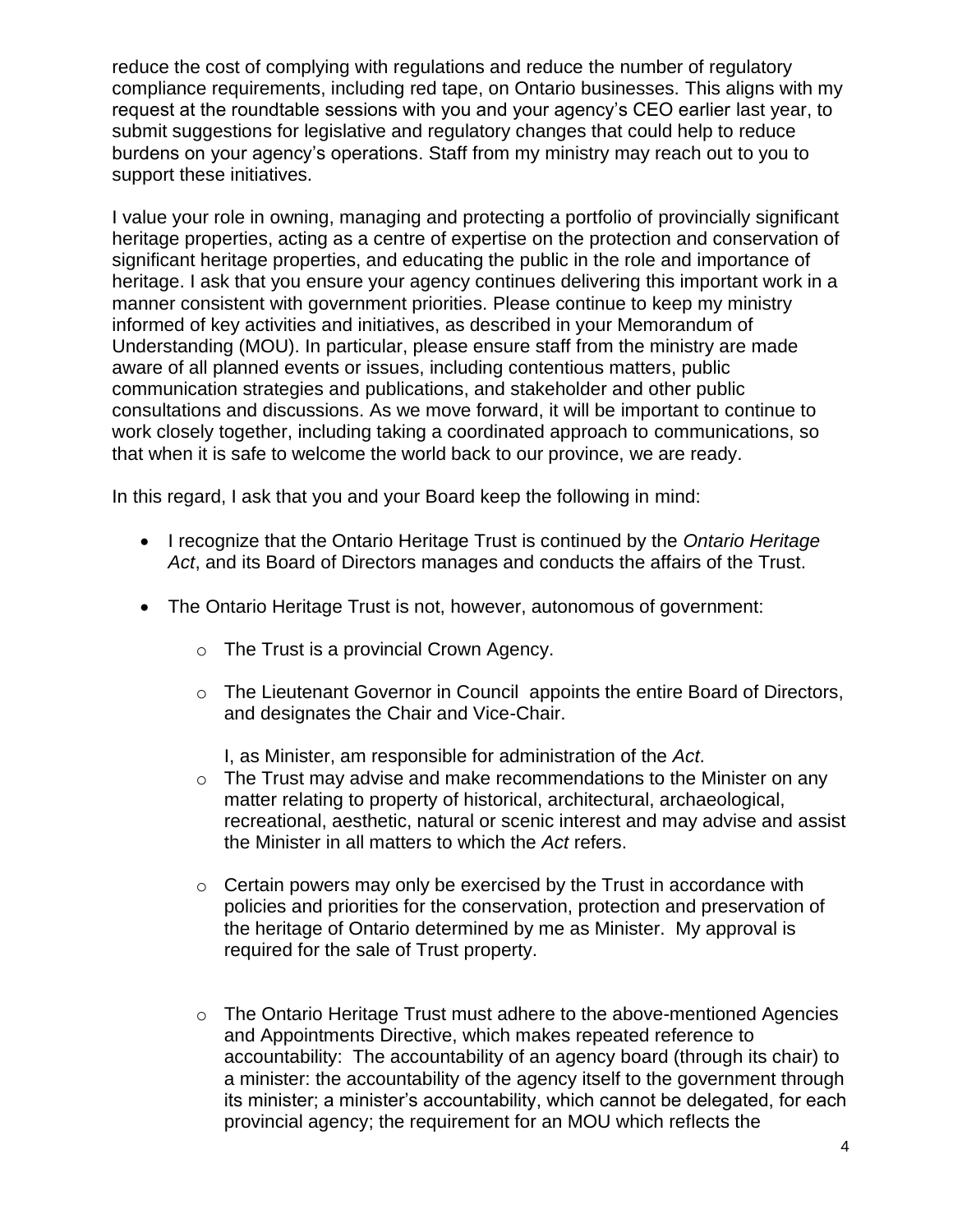accountability framework; and the minister's accountability to Cabinet and the Legislature, representing the public. Transparency is key, to the public, and between myself and yourself on behalf of the Board.

- The MOU, which you and I signed , whose purpose includes establishing the accountability relationships between myself as Minister and yourself on behalf of the Ontario Heritage Trust, includes:
	- o The Board of Directors acknowledges that it is accountable, through myself as Minister, to the Legislative Assembly in exercising its mandate. Accountability is a fundamental principle to be observed in the management, administration and operations of the Ontario Heritage Trust. The Board of Directors acknowledges that it is responsible to me, through you, for governance and oversight of the Trust.
	- $\circ$  The Ontario Heritage Trust and my ministry have a duty to work together in a mutually respectful manner. We agree to avoid duplication of services wherever possible.
- In addition to accountabilities, the MOU also addresses responsibilities, including:
	- o My responsibility to report and respond to the Legislature on the affairs of the Ontario Heritage Trust.
	- o When appropriate or necessary, my responsibility to take action or direct that the Trust take corrective action with respect to its administration or operations.
	- $\circ$  Keeping you informed of the government's priorities and broad policy directions for the Ontario Heritage Trust.
	- $\circ$  Through this letter, my responsibility to outline the high-level expectations, key commitments and performance priorities for the Ontario Heritage Trust.
	- $\circ$  My responsibility to recommend to central agencies any provincial funding to be allocated to the Trust.
	- o Your responsibility to seek strategic policy direction from me for the Trust.
	- o Your responsibility to ensure timely communications with me regarding any issues or events that may concern or can reasonably be expected to concern me.
	- $\circ$  The CEO's responsibility for ensuring that clear expectations are established for transfer payment recipients, and for ensuring effective diligence when setting up and monitoring transfer payment contracts to ensure public services are delivered, commitments are fulfilled and the right controls are in place to ensure the prudent use of taxpayers' money.
- The MOU also confirms that both you and I recognize that the timely exchange of